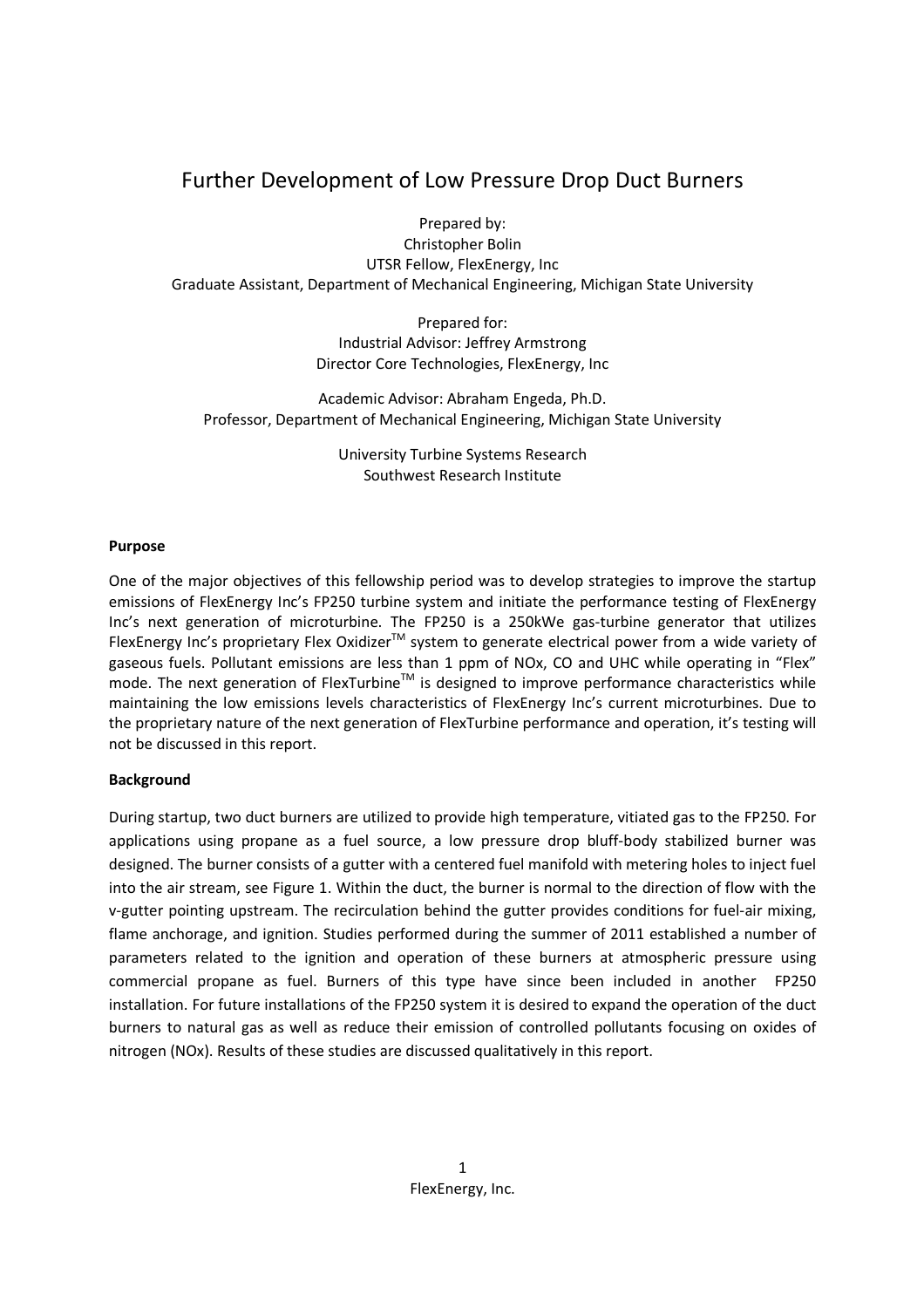

**Figure 1**. Schematic of the duct burners with current fuel metering pattern

## **Duct Burners for Natural Gas**

To increase flexibility in site planning for future FP250 installations, it has been determined that adding natural gas as a possible start-up fuel is desired. The operational characteristics (e.g., ignition, stability, and turndown) of the current burners are desirable. Thus, changes to offset the difference in Wobbe Index of the two fuels should be limited to the size and pattern of the metering holes. A two-step numerical process was used to adjust the metering holes for natural gas. First, a simple one-dimensional model of the individual jets was used to approximate the conditions required to achieve the same energy increase across the burners with three fuels: propane, a mixture of gases representing typical natural gas, and methane. Second, Fluent (ANSYS, Inc., Canonsburg, Pa) was used to evaluate the effect some of the design changes.

The one-dimensional model used compressible flow relations for flow across an orifice to estimate jetpenetration and mass flow rate from each jet. The manifold tube was treated as a pressurized plenum, as was the region immediately downstream of the gutter. Measurements of fuel feed pressure, fuel flow rate, air flow rate, and duct pressure from operating FP250 installations using propane were used as a baseline for the design of the natural gas burners. Two different approaches were studied: a change in metering hole size and a change in fuel feed pressure. Included in the comparison is fuel feed pressure, hole size, number of holes, fuel mass flow, energy flow rate, and the maximum possible flow (i.e., choked condition). The results are shown in Tables 1 and 2 relative to the propane baseline.

| Table 1. Hole size relative to that for propane required for reaching same energy rate on natural gas or |  |
|----------------------------------------------------------------------------------------------------------|--|
| methane                                                                                                  |  |

| Fuel                          | Fuel P | Meter Hole<br>Diameter | # holes | <b>Fuel Flow</b> | Energy<br>Rate | Choke Flow |
|-------------------------------|--------|------------------------|---------|------------------|----------------|------------|
| C <sub>3</sub> H <sub>8</sub> | 1.00   | 1.00                   | 1.00    | 1.00             | 1.00           | 1.00       |
| Natural Gas                   | 1.00   | 1.06                   | 1.00    | 0.70             | 1.00           | 0.74       |
| Methane                       | 1.00   | 1.04                   | 1.00    | 0.66             | 1.00           | 0.71       |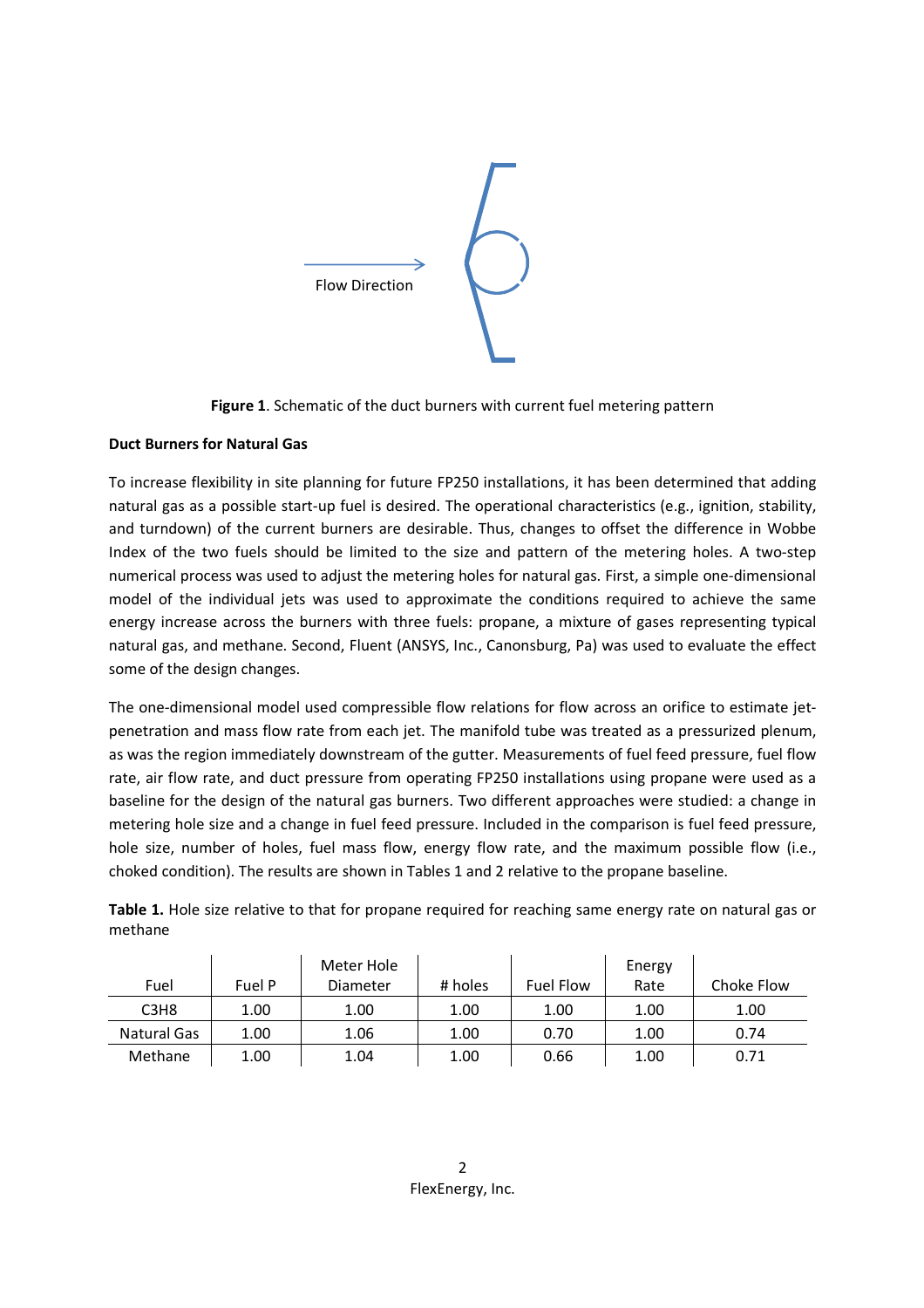|             |        | Meter Hole |         |           | Energy |            |
|-------------|--------|------------|---------|-----------|--------|------------|
| Fuel        | Fuel P | Diameter   | # holes | Fuel Flow | Rate   | Choke Flow |
| Propane     | 1.00   | 1.00       | 1.00    | 1.00      | 1.00   | 1.00       |
| Natural Gas | 1.08   | 1.00       | 1.00    | 0.70      | 1.00   | 0.68       |
| Methane     | 1.06   | 1.00       | 1.00    | 0.66      | 1.00   | 0.67       |

**Table 2**. Required pressure change relative propane required for operation on natural gas and methane

Based on the results of the one-dimensional model, a series of CFD simulations were used for qualitative and limited quantitative validation. Again, simulations using propane were used as a baseline for comparison. The three-dimensional, steady-state CFD simulations use a coupled solver with realizable kε with standard wall functions for turbulence and a non-premixed combustion model with an equilibrium PDF model including 26 species. Simulations at two different operating points were performed. Results from simulations of the larger burner with fixed hole size at one operating point are presented here.



**(a)** Propane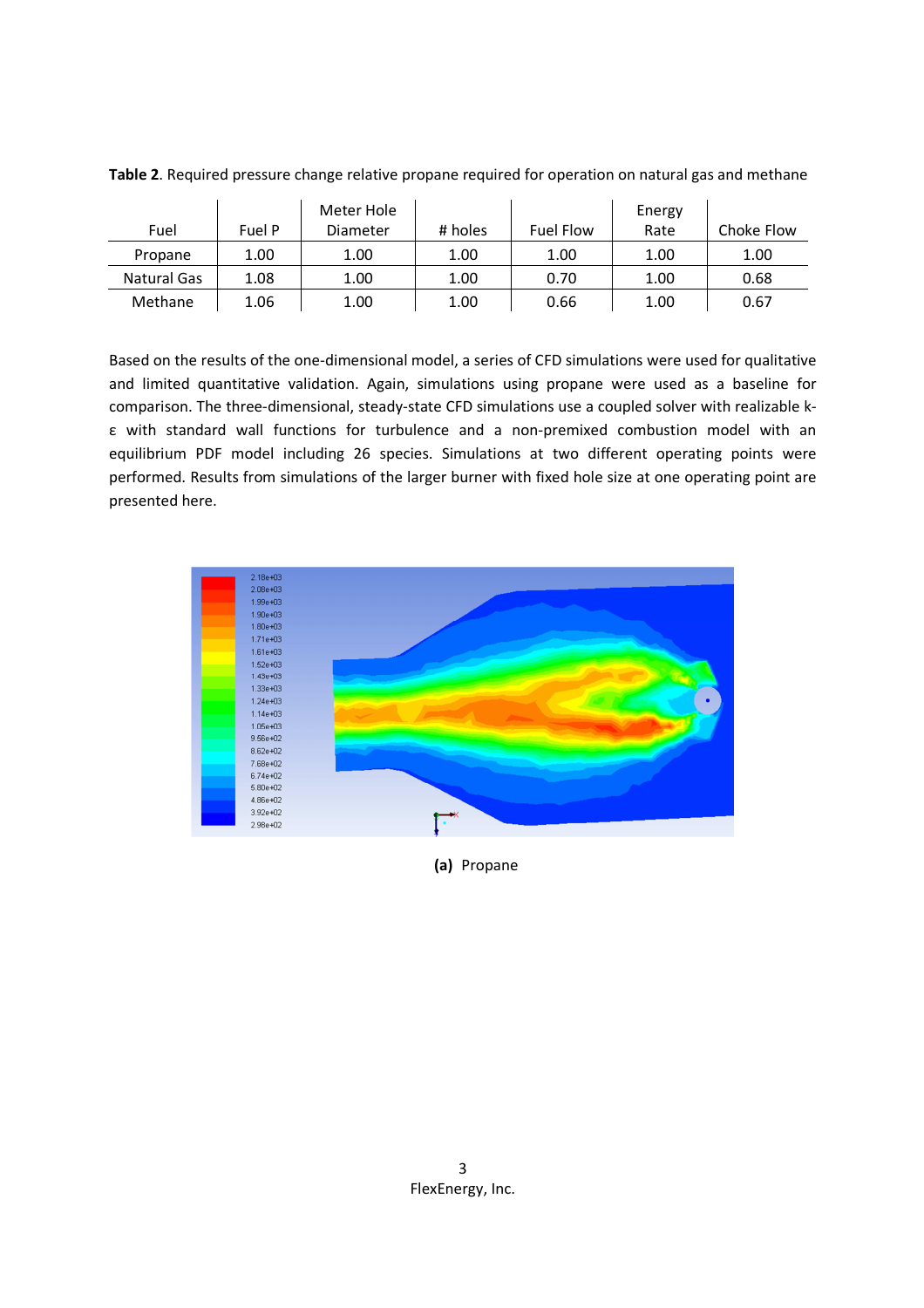

**(b)** Natural Gas





Figure 2. Static temperature contours along the duct centerline for the three different fuels tested

Results typical of the temperature profile for portion of the computational domain along the duct centerline for the three fuels are shown in Figure 2. The fuel flow rate in all three simulations was adjusted to achieve the same area-averaged exit temperature. Qualitatively the temperature profile of the propane flame has a narrow high temperature core whereas the natural gas and methane flames have a cooler wider core. The result is an improved temperature distribution at the exit of the domain. Table 3 includes some of the factors important to the operation of the duct burners as predicted by the CFD simulations. The general fuel pressure trend predicted by the one dimensional model was validated by the CFD. However, the magnitude of the change was greater. This is likely due to additional flow losses through the small tubes used in the CFD geometry. In the one-dimensional model, the jets were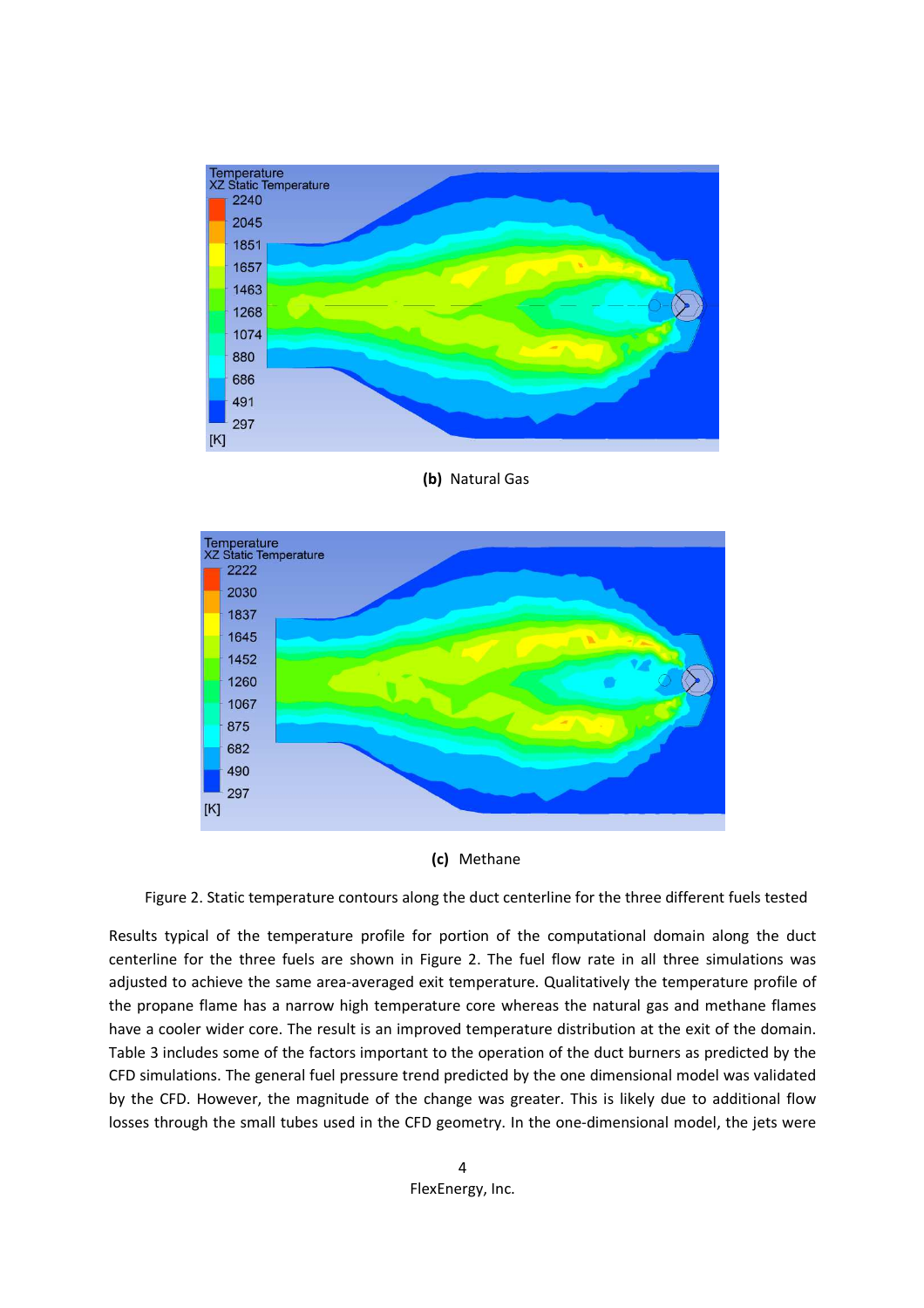simple orifices. The actual pressure increase required for operation on natural gas will be determined experimentally.

|                      | <b>Natural Gas</b> | Methane |
|----------------------|--------------------|---------|
| <b>Fuel Pressure</b> | 1.49               | 1.51    |
| Inlet Temp           | 1.00               | 1.00    |
| <b>Outlet Temp</b>   | 1.00               | 1.00    |
| ۸т                   | 1.00               | 1.00    |
| Duct AP              | 1.03               | 1.03    |

Table 3. Some operating parameters of the duct burners as predicted by the CFD simulation of the larger burner. Boundary conditions were controlled to match exit temperature.

The results of the redesign study led to two options. First, if the additional fuel pressure is available, use the current burner. Because the orifices are not operated near their choking condition, even under extreme conditions, it is possible to keep the current hole diameter with higher feed pressure to account for an increase in losses due to the change in fuel. Second, increase the hole size by ~5% to allow for the greater volume flow rate required by natural gas. This is an option for circumstances where additional fuel pressure is not available. In both cases the geometry of the burner is essentially maintained.

#### **Reduced Emissions Duct Burners**



Figure 3. A sketch of the RQL concept duct burner for low emissions

Two different dry-low-NOx approaches were investigated for the redesign of the duct burner for reduced emissions. The concept used a rich, quick-mixing, lean (RQL) method. In this design, sketched in Figure 3, a fuel rich zone is used to provide flame stability the effluent from this zone is mixed rapidly with fresh air and this fuel lean mixture is allowed to proceed towards complete combustion. This concept requires an additional liner which increases the complexity of its implementation. The second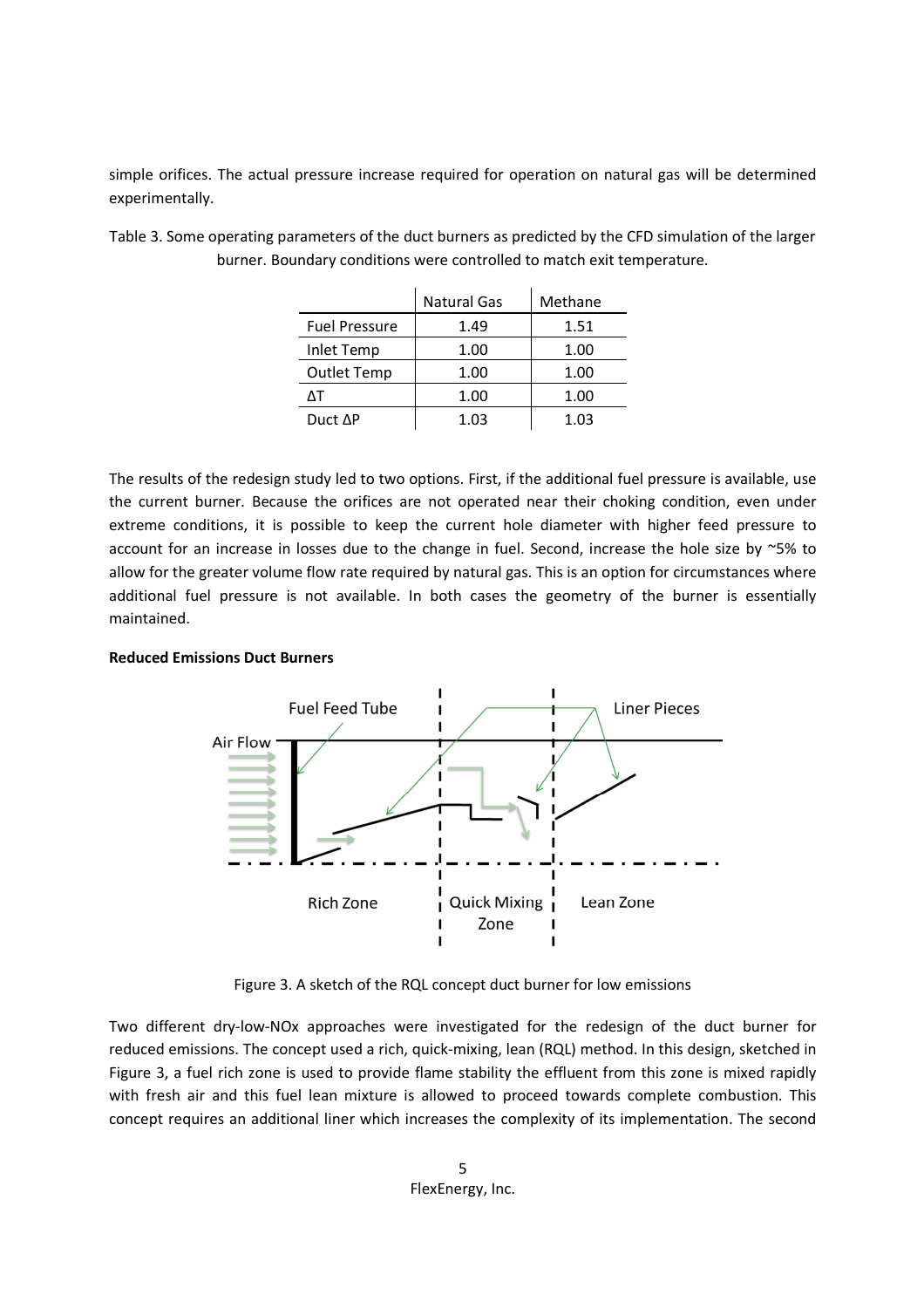concept uses a modified version of current duct burners to operate as a lean-premixed burner rather than as a diffusion controlled burner. The second concept is described in more detail in this report.



Figure 4. V-gutter burner with lean-premixed primary fuel and diffusion pilot

The modified v-gutter duct burner, sketched in Figure 4, uses the flow pattern behind the gutter for flame stabilization, but injects fuel in a different pattern to achieve a lean-premixed primary flame. A line of small holes on the downstream side of the manifold provide fuel for a diffusion pilot flame. These holes are designed to be choked at the pressure differential between the fuel feed and the duct. They are fed by an independent fuel circuit. Using choked orifices allows the fuel command for the pilot to be provided by a simple solenoid valve. The number of pilot holes is dependent on the minimum temperature rise required from the burner. Primary fuel is fed from a series of holes on the upstream side of the burner. These jets inject fuel against the air flow to promote mixing. The fuel lean mixture passes over the gutter and into the region of slow flow behind it where it is ignited either by autoignition or the pilot flame. The size of the primary holes is controlled by the necessary jet penetration for the specified region in the duct and to avoid autoignition of the gas upstream of the gutter. The location of the holes relative to the slots in the gutter may be adjusted control flame spread. Fuel for the primary feed jets is supplied by a control valve to adjust temperature rise across the burner.

## **Conclusions**

A number of projects were undertaken during the period of the fellowship with FlexEnergy. Included among those were projects relating to duct burners used during the startup of the FP250 gas-turbine generator system. The first project investigated modifying the duct burners to run on natural gas. It was concluded that either an increase in feed pressure with the current geometry or a slight increase in the feed jet diameter could be used to operate on natural gas. The second project explored two options for